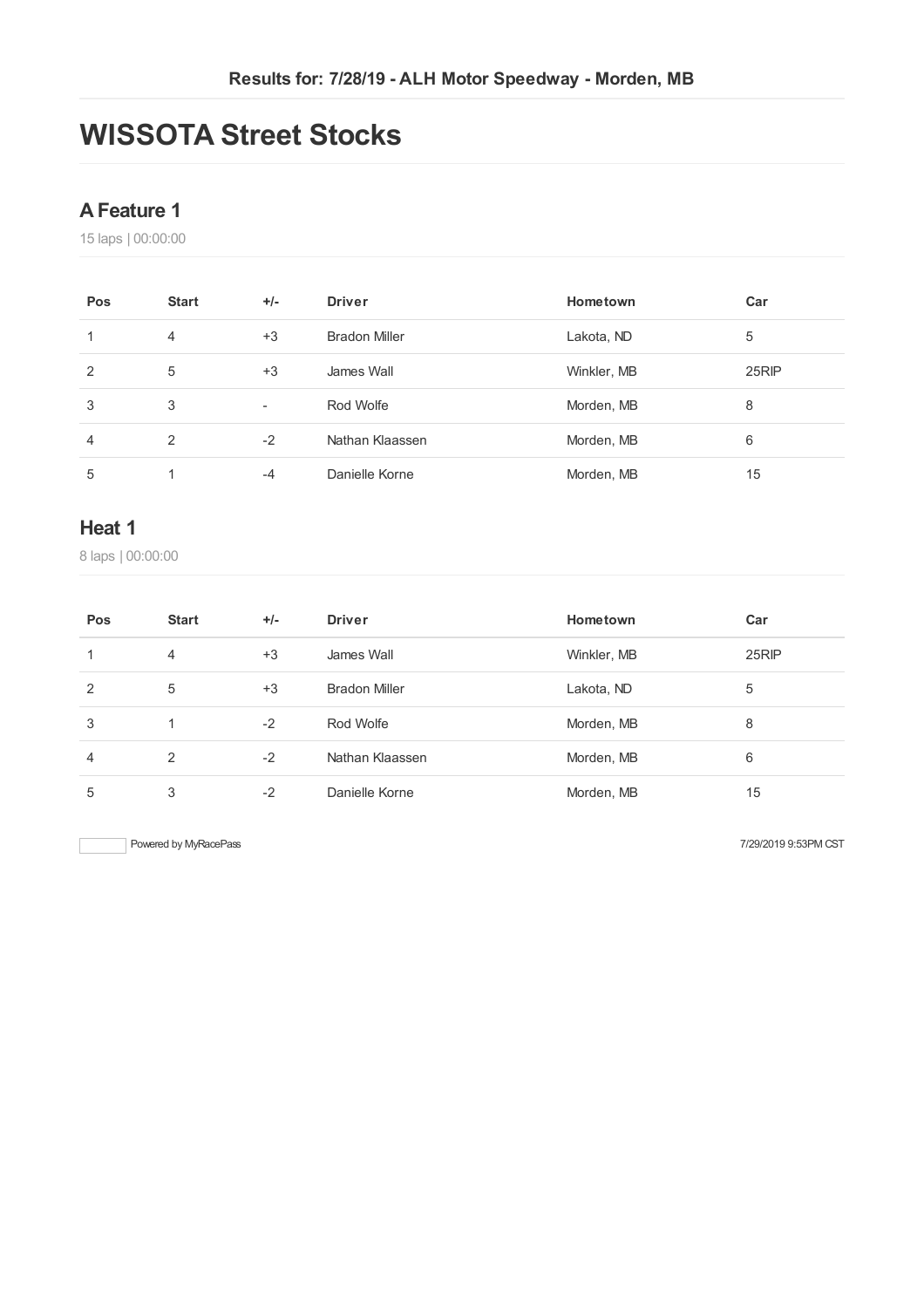# **WISSOTA Modifieds**

#### **AFeature 1**

laps | 00:00:00

| Pos            | <b>Start</b>   | $+/-$                    | <b>Driver</b>       | Hometown          | Car |
|----------------|----------------|--------------------------|---------------------|-------------------|-----|
| 1              | 2              | $+1$                     | Jerome Guyot        | Fannystelle, MB   | 48  |
| 2              | $\overline{4}$ | $+2$                     | Ward Imrie          | Winnipeg, MB      | 10W |
| 3              | 3              | ٠                        | Lee McRae           | Marquette, MB     | 9   |
| $\overline{4}$ | 6              | $+2$                     | <b>Scott Greer</b>  | Winnipeg, MB      | 5G  |
| 5              | 5              | $\overline{\phantom{a}}$ | <b>Shawn Teunis</b> | West St. Paul, MB | 39  |
| 6              | 9              | $+3$                     | <b>Ryan Cousins</b> | Morden, MB        | 36  |
| 7              | $\overline{7}$ | $\overline{\phantom{a}}$ | Jeff Pritchard      | Carman, MB        | 1   |
| 8              | $\mathbf{1}$   | $-7$                     | Chad Allen          | Morden, MB        | 22  |
| 9              | 8              | $-1$                     | <b>Tony Caissie</b> | Winnipeg, MB      | 12  |

#### **Heat 1**

laps | 00:00:00

| <b>Pos</b>   | <b>Start</b> | $+/-$ | <b>Driver</b>       | <b>Hometown</b>   | Car |
|--------------|--------------|-------|---------------------|-------------------|-----|
| $\mathbf{1}$ | 3            | $+2$  | Ward Imrie          | Winnipeg, MB      | 10W |
| 2            | 4            | $+2$  | Jerome Guyot        | Fannystelle, MB   | 48  |
| 3            | 2            | $-1$  | Chad Allen          | Morden, MB        | 22  |
| 4            | 5            | $+1$  | <b>Shawn Teunis</b> | West St. Paul, MB | 39  |
| 5            | 6            | $+1$  | Lee McRae           | Marquette, MB     | 9   |
| 6            | 8            | $+2$  | <b>Scott Greer</b>  | Winnipeg, MB      | 5G  |
| 7            | 1            | $-6$  | Jeff Pritchard      | Carman, MB        | 1   |
| 8            | 9            | $+1$  | <b>Tony Caissie</b> | Winnipeg, MB      | 12  |
| 9(DNF)       | 7            | $-2$  | <b>Ryan Cousins</b> | Morden, MB        | 36  |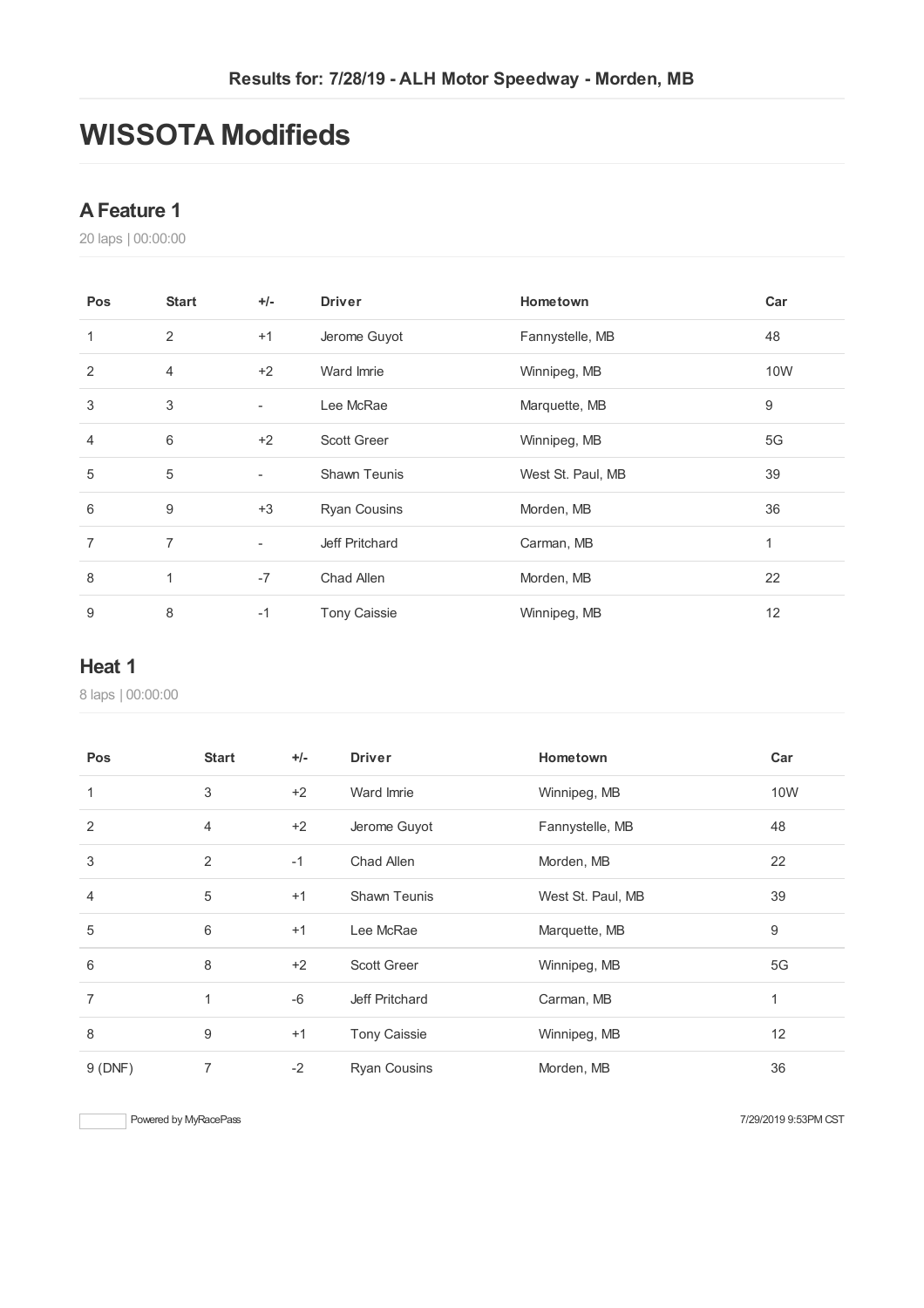## **Pure Stocks**

#### **AFeature 1**

laps | 00:00:00

| Pos            | <b>Start</b>              | $+/-$ | <b>Driver</b>          | Hometown          | Car            |
|----------------|---------------------------|-------|------------------------|-------------------|----------------|
| 1              | 6                         | $+5$  | Jeremy Bezan           | Miami, MB         | $00\,$         |
| 2              | $\ensuremath{\mathsf{3}}$ | $+1$  | Dean Miljure           | Winnipeg, Man, MB | 71             |
| 3              | 5                         | $+2$  | Al Unger               | Morden, MB        | 95             |
| 4              | 10                        | $+6$  | Tommy Fehr             | Winkler, MB       | 21F            |
| 5              | 9                         | $+4$  | Jimmy Klassen          | Morden, MB        | $\overline{7}$ |
| 6              | 8                         | $+2$  | <b>Jeff Gillies</b>    | Killarney, MB     | 7G             |
| $\overline{7}$ | 13                        | $+6$  | Shayne Hildebrand      | Morden, MB        | 38             |
| 8 (DNF)        | 1                         | $-7$  | <b>Dennis Peters</b>   | Thornhill, MB     | 29             |
| 9(DNF)         | $\overline{7}$            | $-2$  | <b>Brian Bellew</b>    | Killarney, MB     | 30K            |
| 10 (DNF)       | 12                        | $+2$  | Jamie Tates            | Winnipeg, MB      | 15             |
| 11 (DNF)       | 4                         | $-7$  | Michael Copp           | Dugald, MB        | 46C            |
| 12 (DNF)       | 2                         | $-10$ | <b>Tyler Fehr</b>      | Winkler, MB       | 5F             |
| 13 (DNF)       | 11                        | $-2$  | <b>Bryson Cuvelier</b> | Killarney, MB     | 66C            |

#### **Heat 1**

laps | 00:00:00

| Pos | <b>Start</b>   | $+/-$ | <b>Driver</b>          | Hometown      | Car |
|-----|----------------|-------|------------------------|---------------|-----|
|     | $\overline{4}$ | $+3$  | Michael Copp           | Dugald, MB    | 46C |
| 2   | 1              | $-1$  | Jeremy Bezan           | Miami, MB     | 00  |
| 3   | 6              | $+3$  | <b>Brian Bellew</b>    | Killarney, MB | 30K |
| 4   | 2              | $-2$  | <b>Tyler Fehr</b>      | Winkler, MB   | 5F  |
| 5   | 7              | $+2$  | Jimmy Klassen          | Morden, MB    | 7   |
| 6   | 3              | $-3$  | <b>Bryson Cuvelier</b> | Killarney, MB | 66C |
| 7   | 5              | $-2$  | Shayne Hildebrand      | Morden, MB    | 38  |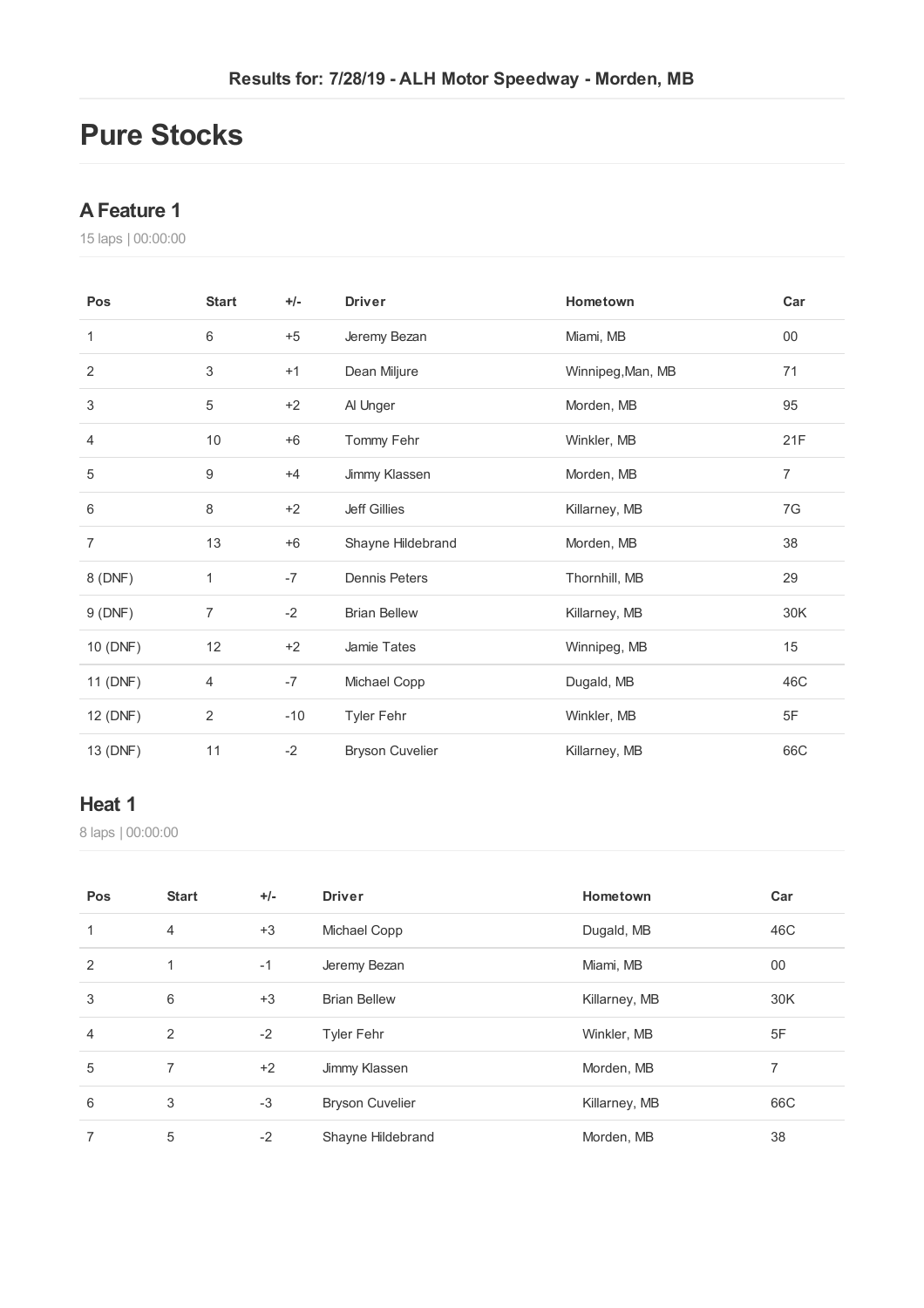### **Heat 2**

laps | 00:00:00

| Pos | <b>Start</b>   | $+/-$                    | <b>Driver</b>        | Hometown          | Car |
|-----|----------------|--------------------------|----------------------|-------------------|-----|
|     | 6              | $+5$                     | Jeff Gillies         | Killarney, MB     | 7G  |
| 2   | 3              | $+1$                     | Dean Miljure         | Winnipeg, Man, MB | 71  |
| 3   | 1              | $-2$                     | Al Unger             | Morden, MB        | 95  |
| 4   | $\overline{4}$ | $\overline{\phantom{a}}$ | <b>Dennis Peters</b> | Thornhill, MB     | 29  |
| 5   | 2              | $-3$                     | Tommy Fehr           | Winkler, MB       | 21F |
| 6   | 5              | $-1$                     | Jamie Tates          | Winnipeg, MB      | 15  |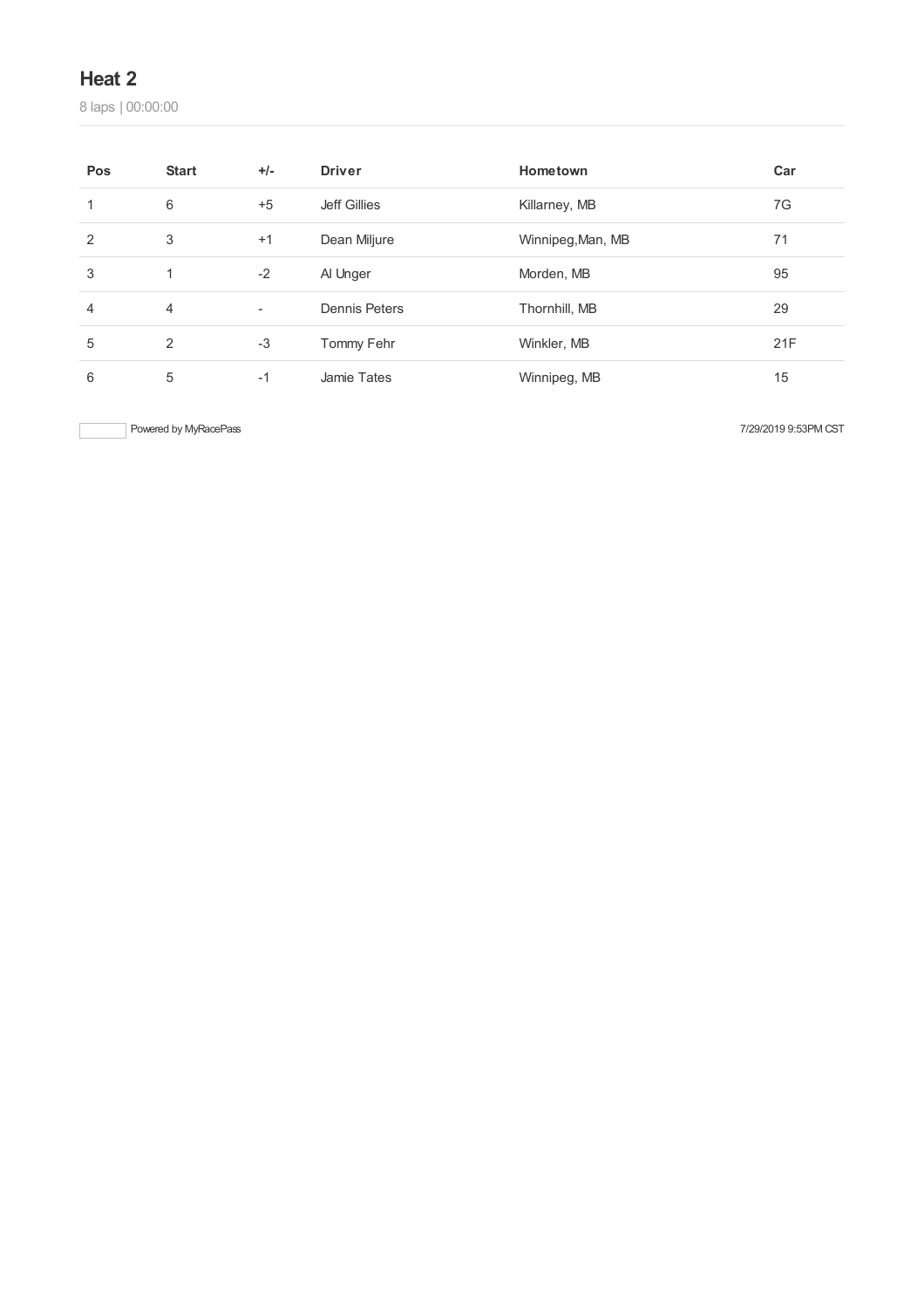## **WISSOTA Midwest Modifieds**

#### **AFeature 1**

laps | 00:00:00

| Pos              | <b>Start</b>   | $+/-$                    | <b>Driver</b>           | Hometown        | Car           |
|------------------|----------------|--------------------------|-------------------------|-----------------|---------------|
| 1                | 1              | $\overline{\phantom{0}}$ | Cody Wall               | Coulee, MB      | 25            |
| $\overline{2}$   | $\sqrt{5}$     | $+3$                     | <b>Ted Doell</b>        | Carman, MB      | 95            |
| 3                | 4              | $+1$                     | <b>Austin Overwater</b> | Winnipeg, MB    | 33A           |
| $\overline{4}$   | 9              | $+5$                     | <b>Austin Hunter</b>    | Winnipeg, MB    | 44            |
| 5                | 3              | $-2$                     | <b>Brandon Wieler</b>   | Winkler, MB     | 99W           |
| 6                | $\overline{2}$ | $-4$                     | Derek Unrau             | Roland, MB      | 59            |
| $\overline{7}$   | 8              | $+1$                     | <b>Bailey Cousins</b>   | Morden, MB      | 7B            |
| 8                | 14             | $+6$                     | Shawn Roy               | Winnipeg, MB    | $8\mathsf{R}$ |
| $\boldsymbol{9}$ | 11             | $+2$                     | Brenden Luschinski      | Headingley, MB  | 16            |
| 10               | 13             | $+3$                     | <b>Tyler Doell</b>      | Carman, MB      | $\,8\,$       |
| 11               | $\overline{7}$ | $-4$                     | Gary Unrau              | Roland, MB      | 18            |
| 12               | 17             | $+5$                     | <b>Brody Pritchard</b>  | Carman, MB      | 17            |
| 13               | 12             | $-1$                     | Dylan McCaughan         | Winnipeg, MB    | 77X           |
| 14               | 6              | -8                       | Murray Kozie            | Headingley, MB  | 55            |
| 15               | 15             | $\overline{\phantom{0}}$ | Mark Maga               | Swan River, MB  | X44           |
| 16               | 16             |                          | Glen Maga               | Swan River, MB  | 08            |
| 17 (DNF)         | $10$           | $-7$                     | <b>Brandon Rehill</b>   | St. Andrews, MB | 4B            |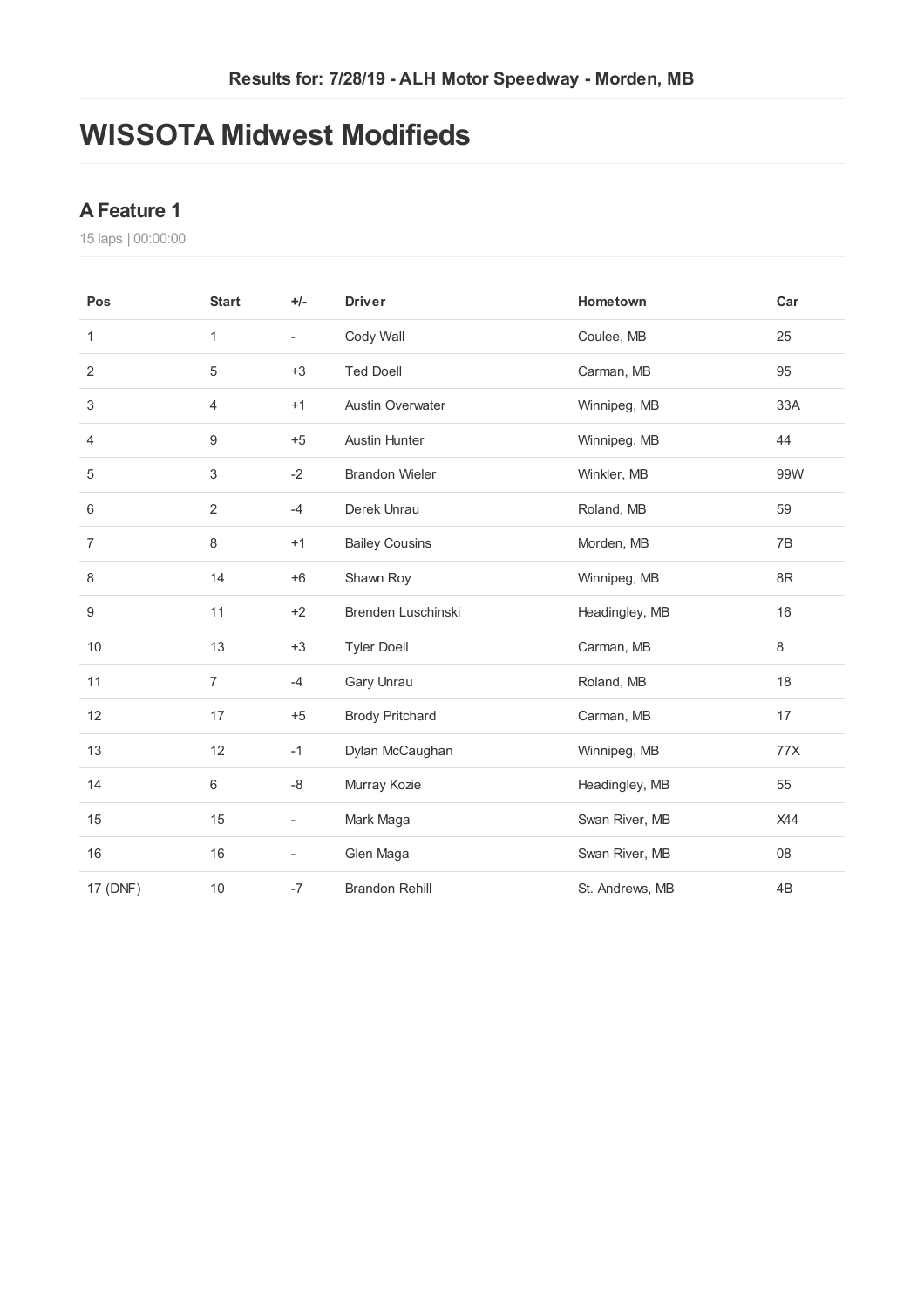### **Heat 1**

laps | 00:00:00

| Pos | <b>Start</b>   | $+/-$                    | <b>Driver</b>         | Hometown        | Car |
|-----|----------------|--------------------------|-----------------------|-----------------|-----|
|     | $\overline{4}$ | $+3$                     | <b>Ted Doell</b>      | Carman, MB      | 95  |
| 2   | 2              | $\overline{\phantom{0}}$ | Derek Unrau           | Roland, MB      | 59  |
| 3   | 6              | $+3$                     | <b>Brandon Wieler</b> | Winkler, MB     | 99W |
| 4   | 3              | $-1$                     | <b>Brandon Rehill</b> | St. Andrews, MB | 4B  |
| 5   | 5              | ۰                        | <b>Tyler Doell</b>    | Carman, MB      | 8   |
| 6   | ◢              | -5                       | Glen Maga             | Swan River, MB  | 08  |

### **Heat 2**

laps | 00:00:00

| Pos            | <b>Start</b> | $+/-$                    | <b>Driver</b>           | Hometown       | Car |
|----------------|--------------|--------------------------|-------------------------|----------------|-----|
| 1              | ◀            | $\overline{\phantom{0}}$ | Gary Unrau              | Roland, MB     | 18  |
| 2              | 4            | $+2$                     | <b>Bailey Cousins</b>   | Morden, MB     | 7B  |
| 3              | 2            | $-1$                     | <b>Austin Overwater</b> | Winnipeg, MB   | 33A |
| $\overline{4}$ | 3            | $-1$                     | Brenden Luschinski      | Headingley, MB | 16  |
| 5              | 5            | ٠                        | Shawn Roy               | Winnipeg, MB   | 8R  |
| 6              | 6            | ۰                        | <b>Brody Pritchard</b>  | Carman, MB     | 17  |

### **Heat 3**

laps | 00:00:00

| Pos | <b>Start</b> | $+/-$ | <b>Driver</b>   | Hometown       | Car |
|-----|--------------|-------|-----------------|----------------|-----|
|     | 2            | $+1$  | Austin Hunter   | Winnipeg, MB   | 44  |
| 2   | 4            | $+2$  | Murray Kozie    | Headingley, MB | 55  |
| 3   | 5            | $+2$  | Cody Wall       | Coulee, MB     | 25  |
| 4   |              | $-3$  | Dylan McCaughan | Winnipeg, MB   | 77X |
| 5   | 3            | $-2$  | Mark Maga       | Swan River, MB | X44 |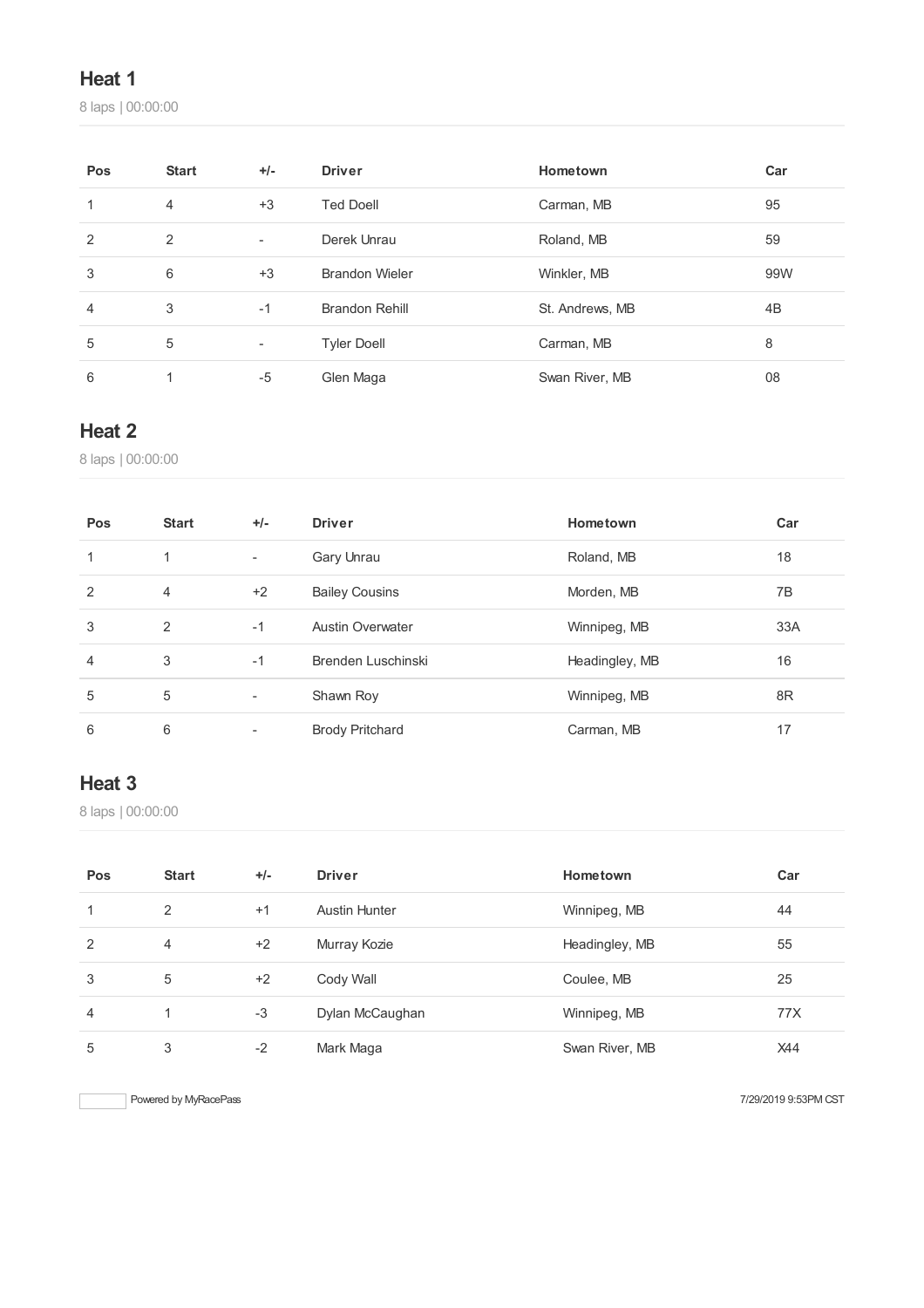# **Cylinder**

#### **AFeature 1**

laps | 00:00:00

| Pos            | <b>Start</b>   | $+/-$                    | <b>Driver</b>     | Hometown         | Car            |
|----------------|----------------|--------------------------|-------------------|------------------|----------------|
| 1              | $\overline{4}$ | $+3$                     | Ryan Roeland      | Winnipeg, MB     | 27             |
| $\overline{2}$ | 1              | $-1$                     | <b>Brady Park</b> | Winnipeg, MB     | C <sub>4</sub> |
| 3              | 3              | $\overline{\phantom{a}}$ | Anita Bellew      | Killarney, MB    | 30A            |
| 4              | 2              | $-2$                     | Cassandra Worms   | Morden, MB       | 29X            |
| 5              | 6              | $+1$                     | Morghann Gable    | Mylo, ND         | 26             |
| 6              | 7              | $+1$                     | Randy Unrau       | St Leon, MB      | 93             |
| 7              | 5              | $-2$                     | Jeremy Wall       | Crystal City, MB | 55             |
| 8              | 8              | ۰                        | Joanne Scott      | Winnipeg, MB     | 71             |

#### **Heat 1**

laps | 00:00:00

| <b>Pos</b>     | <b>Start</b>   | $+/-$                    | <b>Driver</b>     | Hometown         | Car            |
|----------------|----------------|--------------------------|-------------------|------------------|----------------|
| $\mathbf{1}$   | $\overline{7}$ | $+6$                     | Jeremy Wall       | Crystal City, MB | 55             |
| 2              | 1              | $-1$                     | Ryan Roeland      | Winnipeg, MB     | 27             |
| 3              | 2              | $-1$                     | Anita Bellew      | Killarney, MB    | 30A            |
| $\overline{4}$ | 3              | $-1$                     | <b>Brady Park</b> | Winnipeg, MB     | C <sub>4</sub> |
| 5              | 5              | $\overline{\phantom{a}}$ | Cassandra Worms   | Morden, MB       | 29X            |
| 6              | $\overline{4}$ | $-2$                     | Morghann Gable    | Mylo, ND         | 26             |
| $\overline{7}$ | 6              | $-1$                     | Randy Unrau       | St Leon, MB      | 93             |
| 8              | 8              |                          | Joanne Scott      | Winnipeg, MB     | 71             |